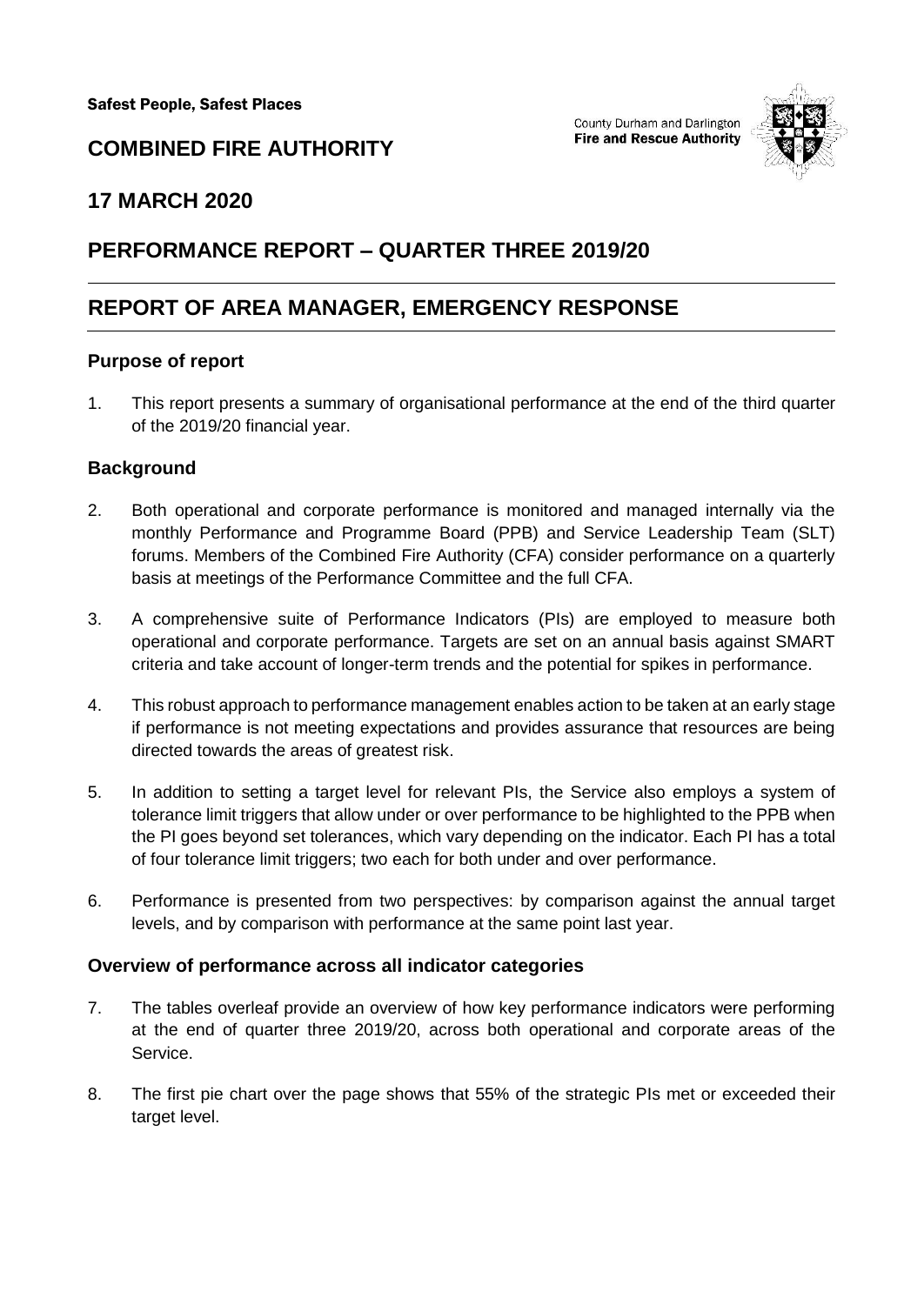

9. The next chart below shows that 57% of the strategic PIs either maintained or improved when compared to performance last year.

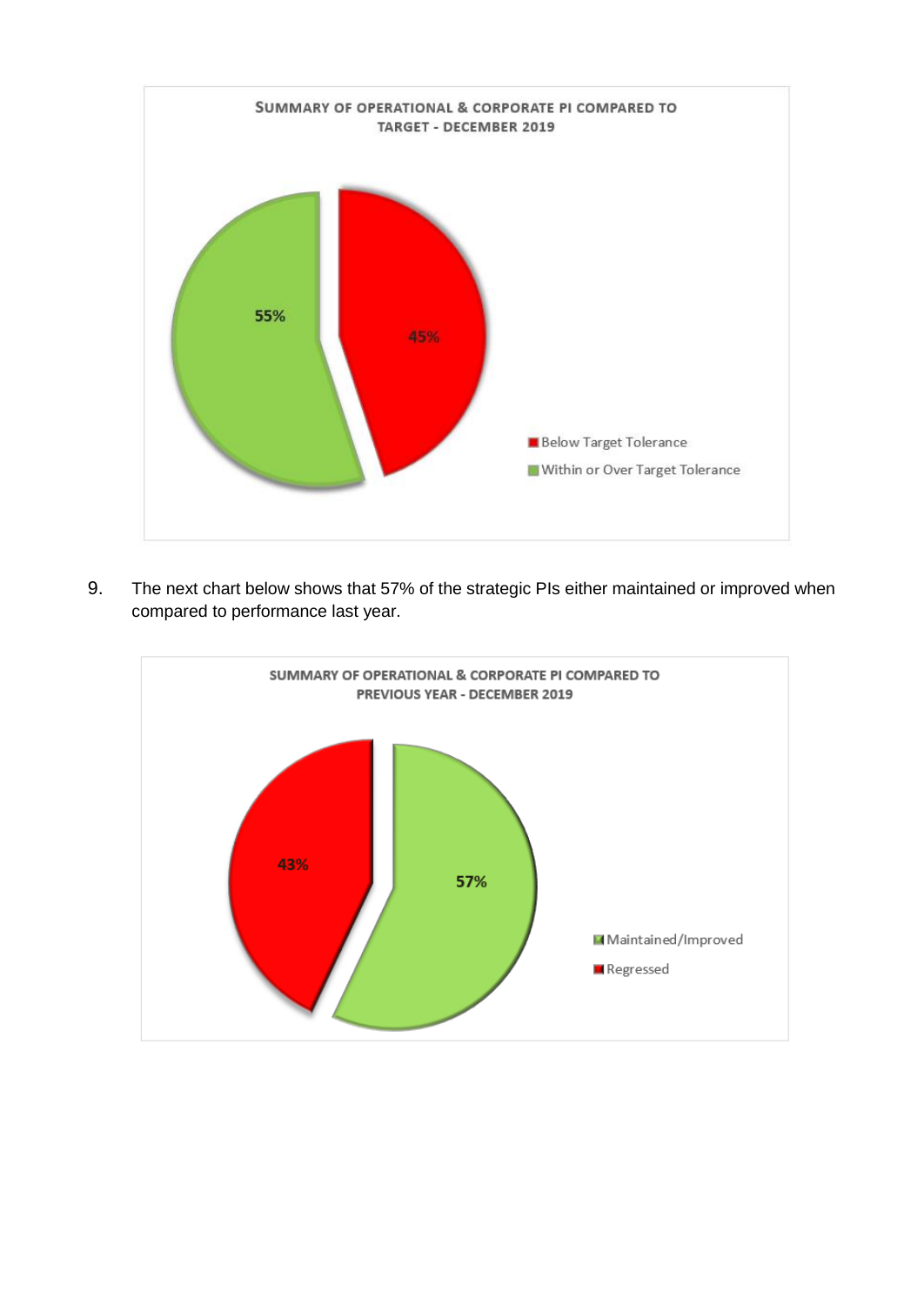# **Performance reporting by exception**

10. The following sections of the report present details of specific operational and corporate indicators where performance was notably strong or where additional work is required to secure improvement. An explanatory narrative is provided for each PI group along with information about how performance compares to the annual target and the previous year.

#### **Prevention**

| <b>Performance Indicator</b>                                                    | <b>Objective</b> | Q <sub>3</sub><br>2019/20<br>Actual | Q <sub>3</sub><br><b>Target</b> | Actual<br><b>VS</b><br><b>Target</b> | 2018/19<br>Q <sub>3</sub><br>Actual | <b>Actual vs</b><br><b>Previous</b><br>Year |
|---------------------------------------------------------------------------------|------------------|-------------------------------------|---------------------------------|--------------------------------------|-------------------------------------|---------------------------------------------|
| PI 02 Primary Fires                                                             | Down             | 762                                 | 726                             | $-5%$                                | 792                                 | 3.8%                                        |
| PI 03 Accidental Dwelling Fires                                                 | Down             | 183                                 | 179                             | $-2.2%$                              | 184                                 | 0.5%                                        |
| PI 04 Injuries Arising from Accidental Fires in<br><b>Dwellings</b>             | Down             | 17                                  | 16                              | $-6.3%$                              | 10                                  | $-70%$                                      |
| PI 05 Total Secondary Fires                                                     | Down             | 1813                                | 2153                            | 16%                                  | 2260                                | 20%                                         |
| PI 07 Number of Safe and Wellbeing Visits                                       | Up               | 15046                               | 13646                           | 10.3%                                | 15562                               | $-3.3%$                                     |
| PI 42 Percentage of Safe and Wellbeing<br>Visits to High Risk People/Properties | Up               | 81.5%                               | 80%                             | 1.9%                                 | 83.1%                               | $-1.9%$                                     |

**PI 02 -** Easington District continue to have the highest amount (22) with the two top stations being Peterlee and Wheatley Hill - 22 (44%). 66% of primary fires across the service being vehicle fires. Peterlee had 50% car fires across the service. Work in on-going to address the number of car fires in the Easington District. There is a link to local and wider organised making this more complex. Further initiatives are being trialled within the district which will be monitored for success. In addition, this issue will be raised further at the Safe Durham Partnership. At the end of Q3 we sit at a figure of 762 compared to target of 726. This is an increase of 36 incidents across the PI. Although over the predicted target for this year we have seen a reduction of 30 incidents compared to the same period last year.

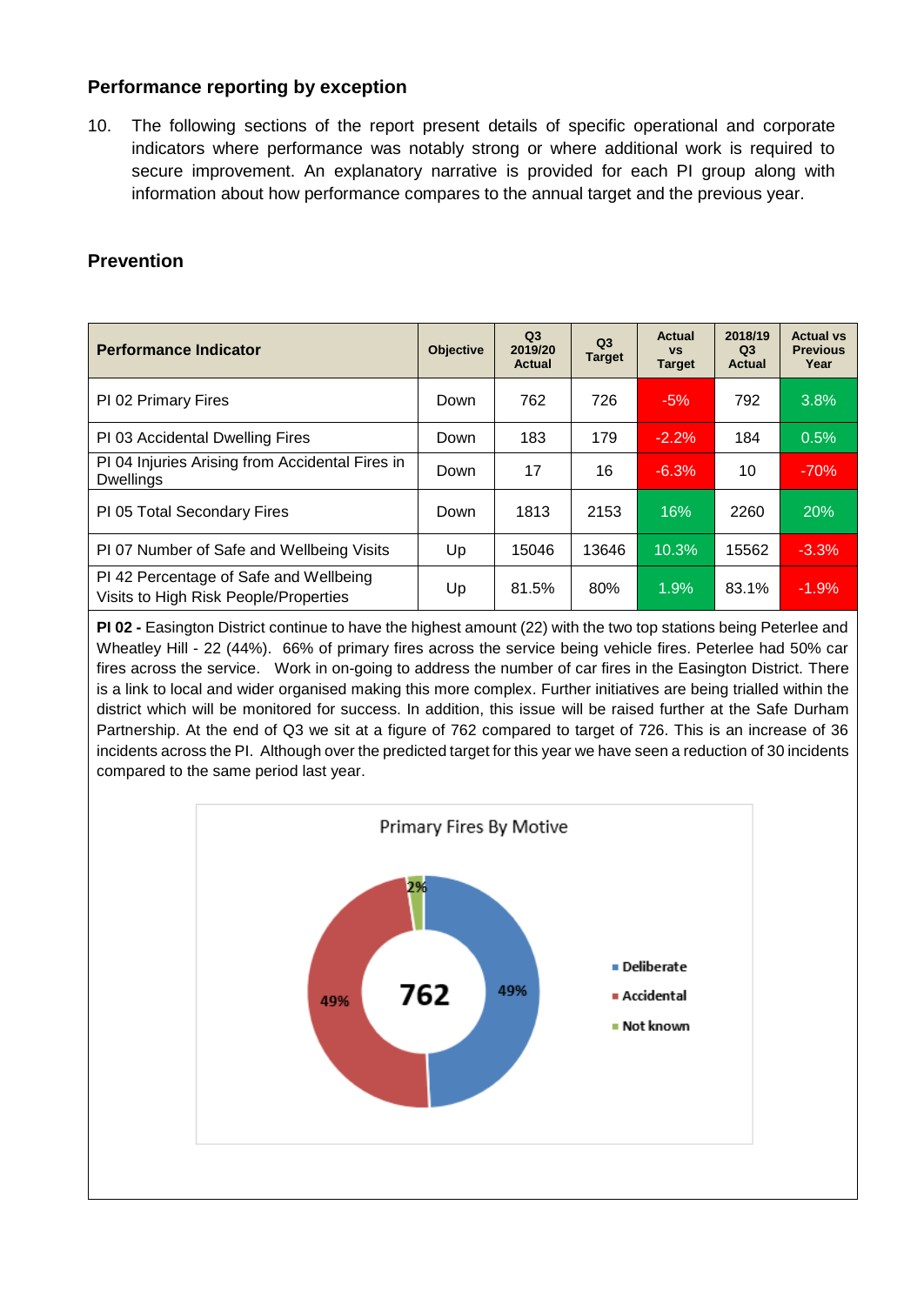

**PI 03 –** There has been a slight reduction in the number of fires compared to the same peiod last year (-12%). 80% of premises had smoke alarms fitted. There are strong links to cooking related fires, lone persons (apprximately 50%) and distraction.

**PI 04** – We continue to see a low number of ADF recorded injuries during December and across Q3. In December we have seen two injuries recorded as being transported to hospital with minor injuries.

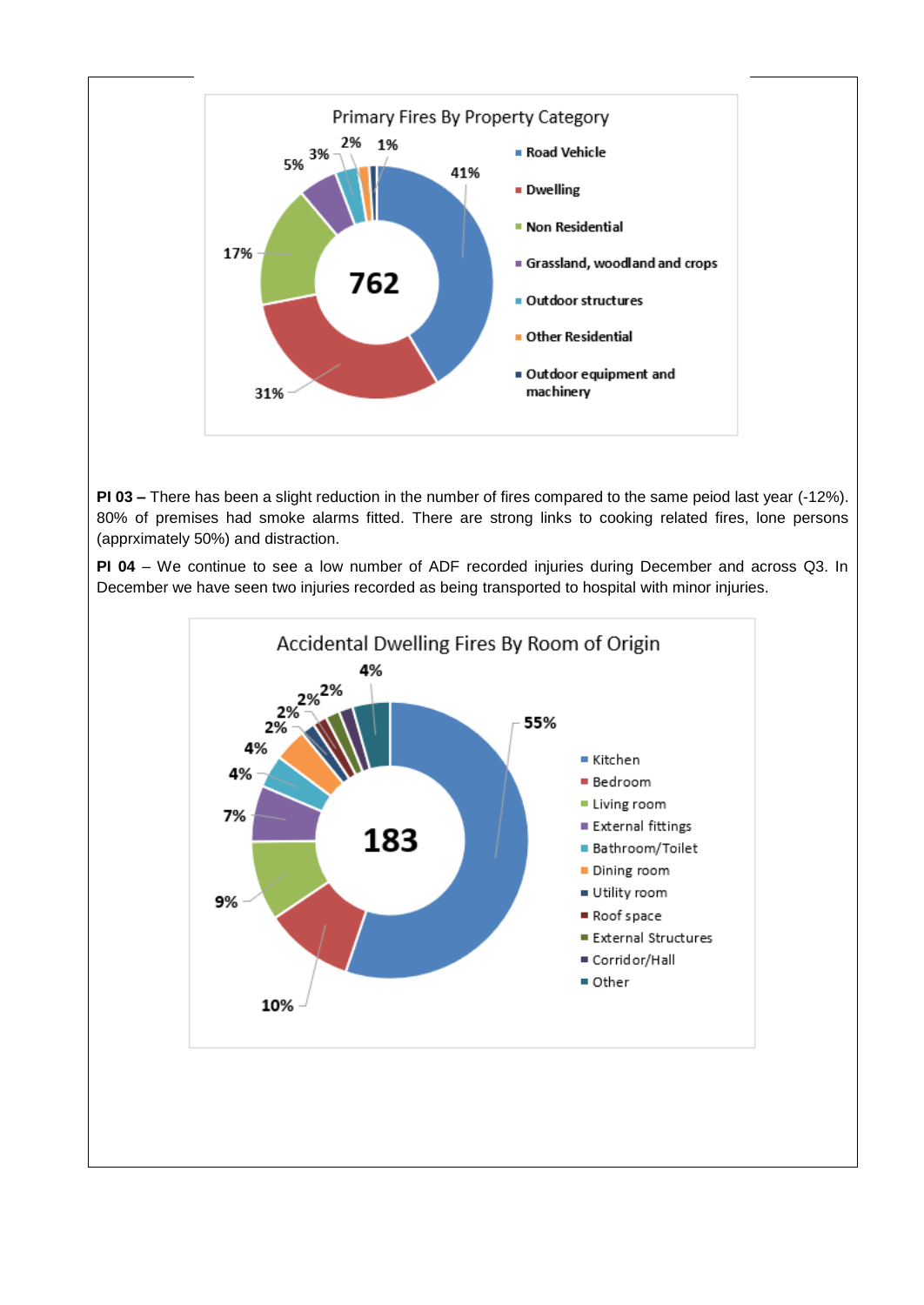

**PI 05** – Total for Dec – 120 compared to 93 for the same month last year. CDDFRS are still significantly lower in total compared to previous two years for the same period 1832 compared to 2260 a reduction of 19%. Easington District account for 32% of secondary fires across the service. Loose refuse accounted for 64% of secondary fires across the service in December (the total for the year is 54%). Over Q3 we have seen a significantly lower number of secondary fires across the service area. To put this in context in 2017/18 we saw 609 incidents, in 2018/19 543 incidents and for this reporting year 384; which equates to approximately a 37% reduction over the three-year Q3 figures.

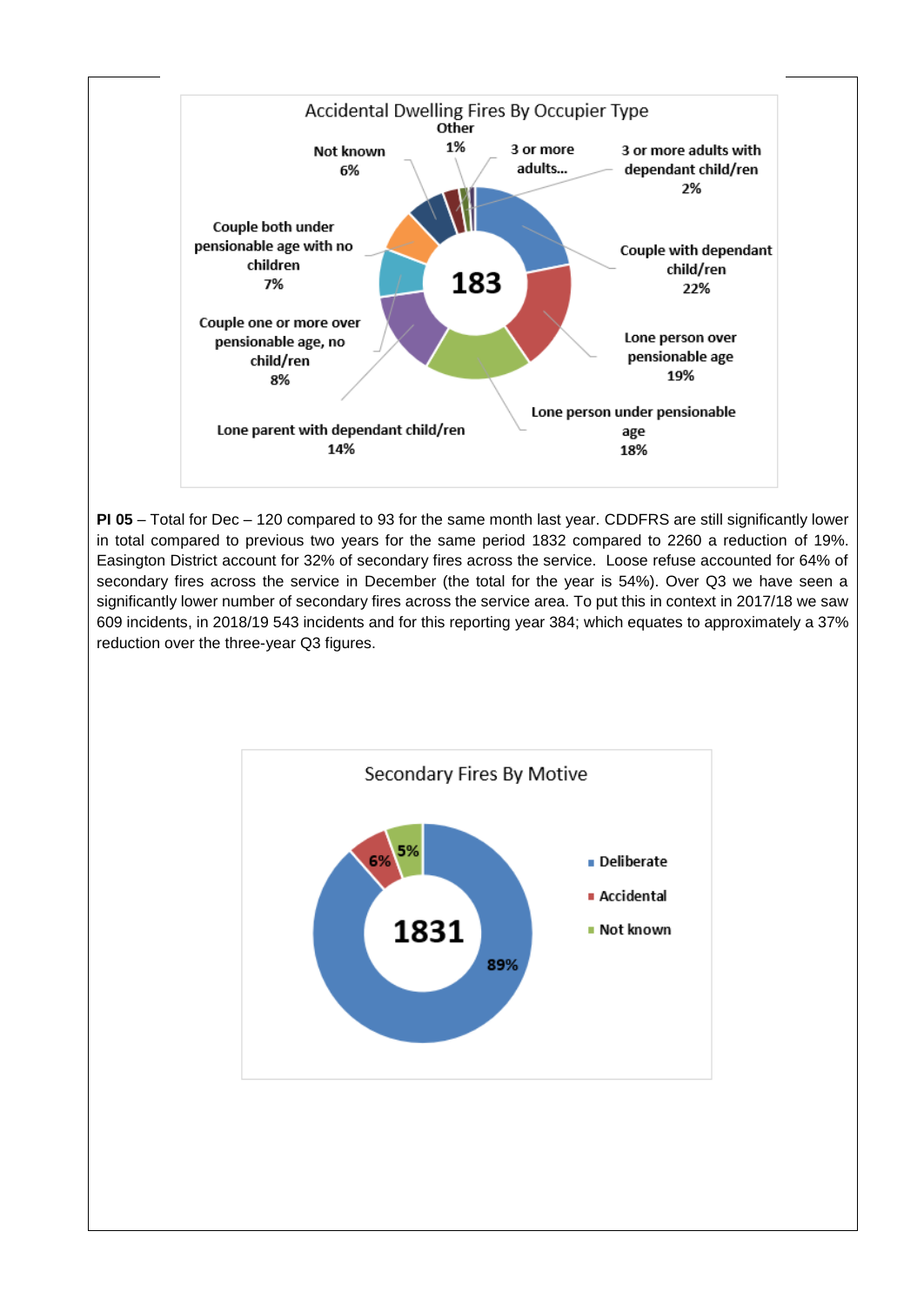

**PI 07** – Although there have been less visits than the same period last year, we are still above target for SAW visits. Crews have been tasked to focus on higher risk revisits to ensure that we are concentrating on the most vulnerable members of the community based on data that suggests that they are at the highest risk from fire. This has included direction to focus on the quality of visits rather than purely quantity. Most partner referrals are for slips trips and falls which account for 38% of all referrals.

**PI 42 –** Over Q3 we have remained consistently in the 81-82% range for SAW to high risk people or premises. Managers form the CRM team have all attended the recent NFCC person centred pathway workshops, this workstream is driven by the NFCC CPO with the aim of introduction of a common method for SAW national.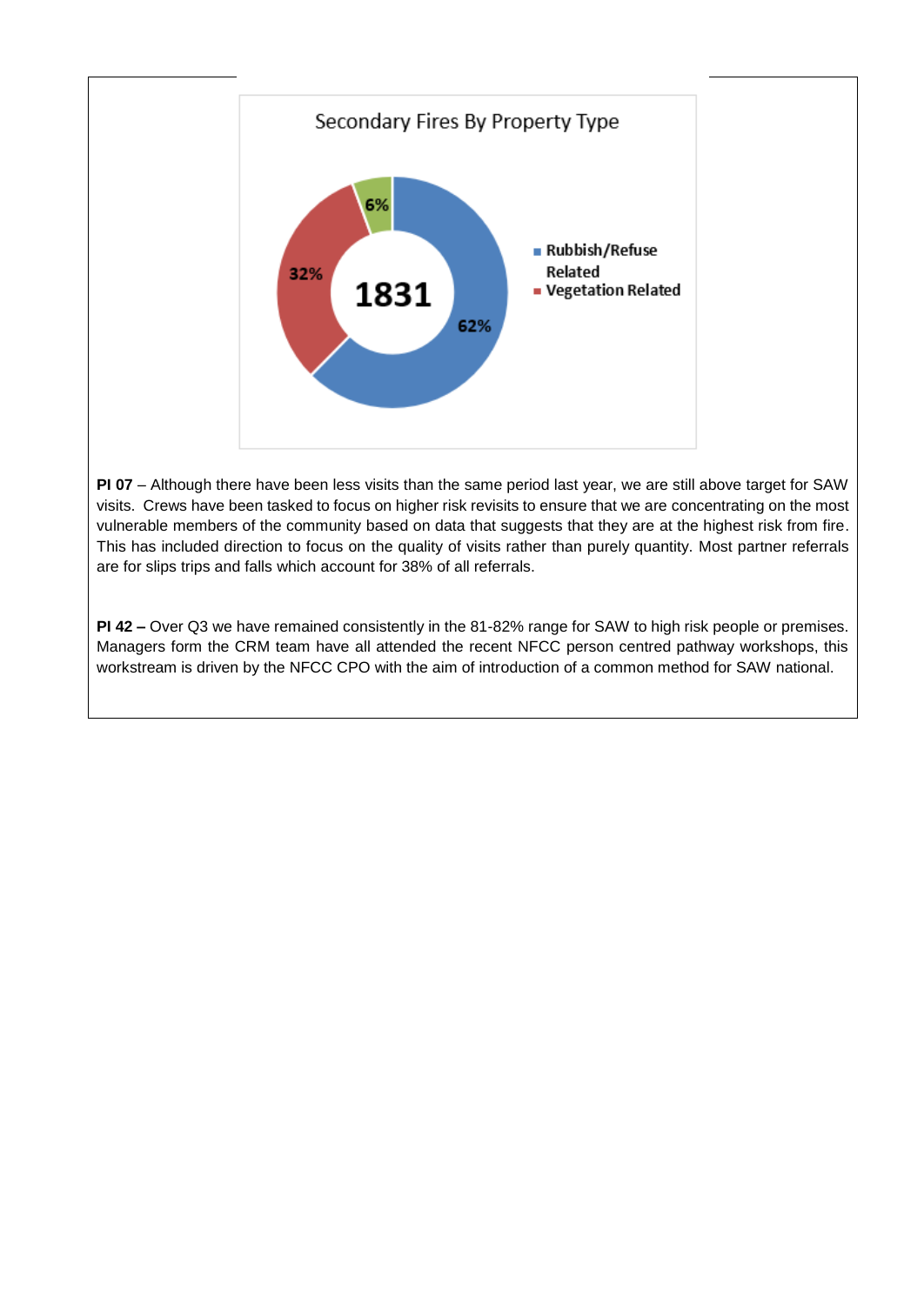# **Protection**

| <b>Performance Indicator</b>                                                                           | <b>Objective</b> | Q <sub>3</sub><br>2019/20<br>Actual | Q <sub>3</sub><br><b>Target</b> | <b>Actual</b><br><b>VS</b><br><b>Target</b> | 2018/19<br>Q3 Actual | <b>Actual vs</b><br><b>Previous</b><br>Year |
|--------------------------------------------------------------------------------------------------------|------------------|-------------------------------------|---------------------------------|---------------------------------------------|----------------------|---------------------------------------------|
| PI 10b Primary Fires in Non-Domestic<br>Premises (enforced under the FSO by<br>CDDFRS)                 | Down             | 66                                  | 54                              | $-22.2%$                                    | N/A                  |                                             |
| PI 13 Percentage of Building<br>Regulations completed within required<br>time period (15 working days) | Up               | 95.2%                               | 100%                            | $-4.8%$                                     | N/A                  |                                             |
| PI 14 False Alarms Caused by<br><b>Automatic Fire Detection Apparatus</b>                              | Down             | 555                                 | 616                             | 9.9%                                        | 654                  | 15.1%                                       |
| PI 17 Number of Fire Safety Audits                                                                     | Up               | 1544                                | 1664                            | $-7.2%$                                     | 1647                 | $-6.3%$                                     |

**PI 10b** – Primary fires in non-domestic premises (enforced under the FSO by CDDFRS) – Actual 66 / Target 54 - A post fire audit at a premises in Darlington discovered issues with evacuation and raising the alarm during the incident and these were addressed by one of the business fire safety team. One other premises in Darlington is currently being investigated by Environmental Health following a fire.

**PI 13 –** Building Regulations – 95.2% within 15-day timescale for December which has remained consistent over the last quarter although we have seen a slight increase from October onwards through to December. We still have staff in the process of completing the Level 4 FS diploma which will give us some additional capacity around building regulations going forward.

**PI 14 -** False alarms caused by automatic fire detection apparatus – Actual 555 / Target 616. These figures have remained consistent over the quarter and under target. The number of chargeable UwFS YTD to December 31st – 336. Number of cost recovery letters sent – 31 (2 sent in December).

**PI 17 –** Global figures – Actual 1544 / Target 1664, Stations – Actual 1360 / Target 1411, Central FS - Team Actual 184 / Target 228. The central team have been asked to focus on making up the shortfall in these numbers which should be noticeable in future reports. There has been a knock-on effect of one of the business fire safety team being off on long term sickness absence following an operation.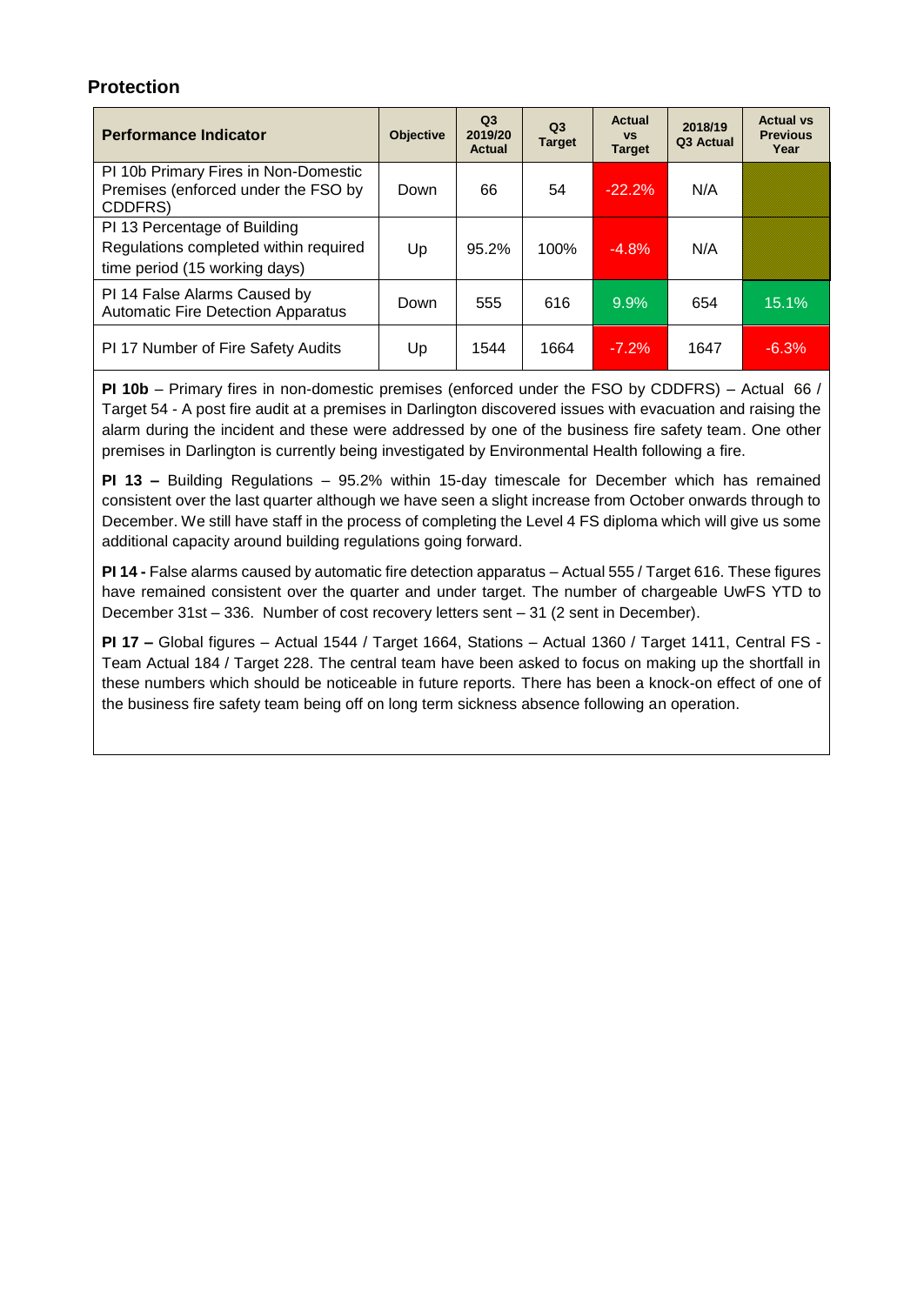## **Response**

| <b>Performance Indicator</b>                                          | <b>Objective</b> | Q3<br>2019/20<br>Actual | Q <sub>3</sub><br><b>Target</b> | <b>Actual</b><br><b>VS</b><br><b>Target</b> | 2018/19<br>Q3 Actual | <b>Actual vs</b><br><b>Previous</b><br>Year |
|-----------------------------------------------------------------------|------------------|-------------------------|---------------------------------|---------------------------------------------|----------------------|---------------------------------------------|
| <b>Total Emergency Calls Received</b><br>(including EMR)              |                  | 11475                   |                                 |                                             | 12377                | 7.3%                                        |
| <b>Total Incidents</b><br>(excluding EMR)                             |                  | 5294                    |                                 |                                             | 5953                 | 11.1%                                       |
| <b>Total Fires</b>                                                    |                  | 2629                    |                                 |                                             | 3084                 | 14.8%                                       |
| <b>Total False Alarms</b>                                             |                  | 1842                    |                                 |                                             | 1938                 | 5%                                          |
| <b>Total Special Services</b><br>(excluding EMR)                      |                  | 820                     |                                 |                                             | 931                  | 11.9%                                       |
| <b>Total Road Traffic Collisions</b>                                  |                  | 230                     |                                 |                                             | 267                  | 13.9%                                       |
| <b>Total Emergency Medical Response</b><br>(EMR)                      |                  | 23                      |                                 |                                             | 18                   | $-27.8%$                                    |
| PI 06 - Number of Response Standards<br>Met                           | Up               | 4                       | 6                               | $-33%$                                      | $\overline{4}$       | 0%                                          |
| PI 12 - % Retained Availability on<br><b>Stations</b>                 | Up               | 69.7%                   | 90%                             | $-22.6%$                                    | 70.6%                | $-1.3%$                                     |
| PI 08a Dwelling Fires Attended within 8<br><b>Minutes</b>             | Up               | 71.7%                   | 70%                             | 2.4%                                        | 69.2%                | 4%                                          |
| PI 11a Fire Control Calls Received and<br>Mobilised within 90 Seconds | Up               | 87.5%                   | 90%                             | $-2.8%$                                     | 88                   | $-0.6%$                                     |
| PI 16a Availability of on call appliances -<br>1st pump               | Up               | 74.6%                   | 90%                             | $-17.1%$                                    | N/A                  |                                             |
| PI 16b Availability of on call appliances -<br>2nd pump               | Up               | 37.7%                   | 90%                             | $-58.1%$                                    | N/A                  |                                             |
| PI 70 Number of Hydrant Inspections                                   | Up               | 4281                    | 4599                            | $-6.9%$                                     | 4604                 | $-7%$                                       |

# **Total incidents (excluding EMR)**

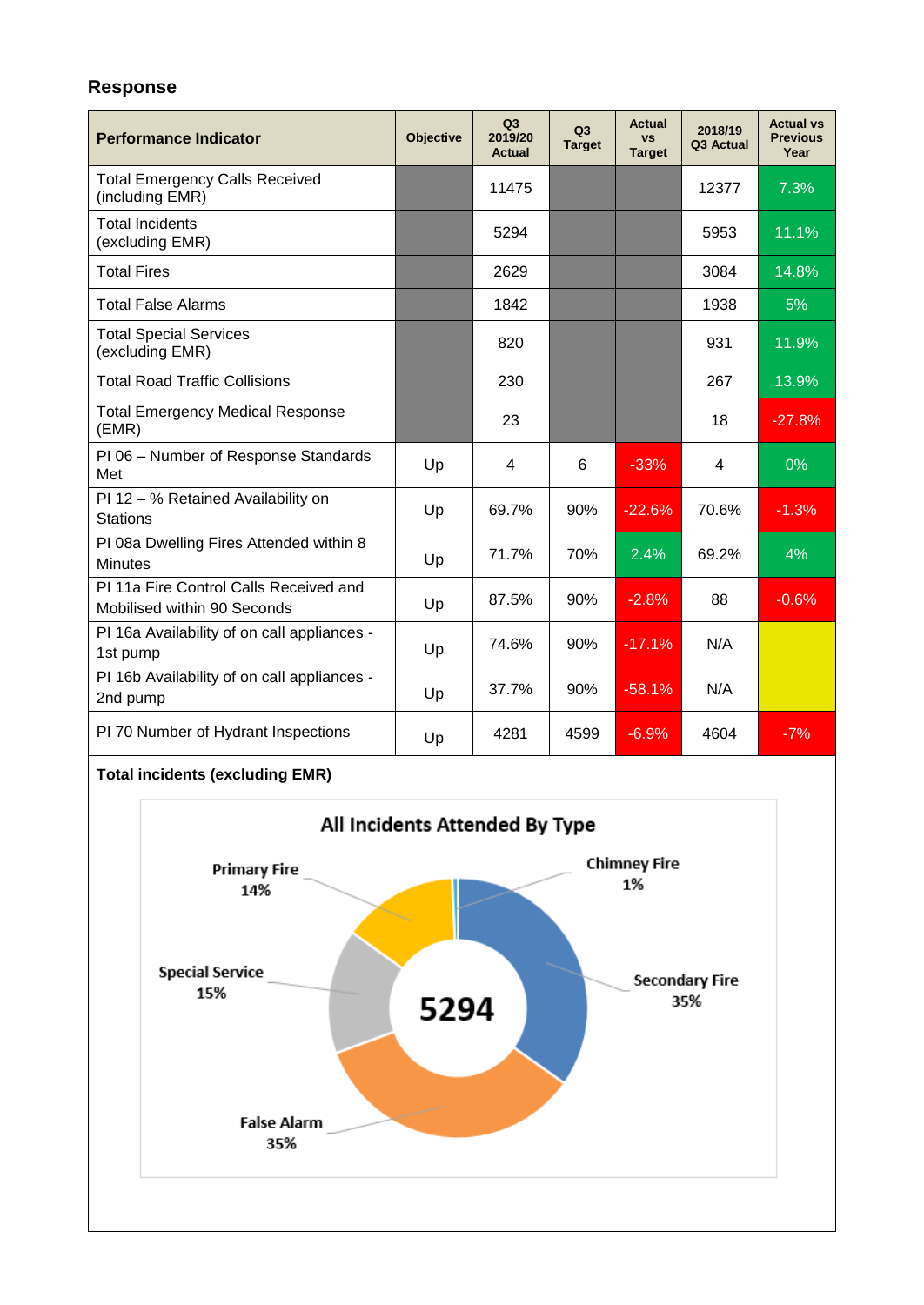**PI 06** – We continue to meet 4 out of 6 PIs under PI06, the two areas we have not achieved are response to non-domestic premises and largely due to geographical locations of incidents. Work is also underway to give response vehicles priority over the traffic lights at Barnard Castle to improve response times.

**PI 12** – Overall availability for December 64.5% influenced by the current AL policy relating to RDS, this is currently under review as part of the RDS project. Retained support officer now in role. RDS Support Project will report to PPB on progress.

**PI 11a -** This indicator remains static at around 88%-89%. Control continue to monitor these calls on a monthly basis. Watch Managers continue to report to the FCM on these calls on a monthly basis.

**PI 16a -** 1st appliance availability in December 70.2 %. This figure does not reflect the 'pure availability' of the first appliance as it incorporates, RDS Detachments, OCC and Casual hours incurred. Work ongoing to investigate a data set to separate. RDS Support Project will report to PPB.

**PI 16b -** 2nd appliance availability for December down to 27.2 %. Barnard Castle 34.5% and Crook 19.9%. RDS Project will report to PPB.

**PI 70** – There is a project underway to implement a replacement for the Hydra system. Current underachievement is mainly due to problems with the hardware on station. The Emergency Response Team aim to ensure all hydrants are checked in-line with the annual programme however this PI may not accurately reflect the inspections completed until the introduction of the new system.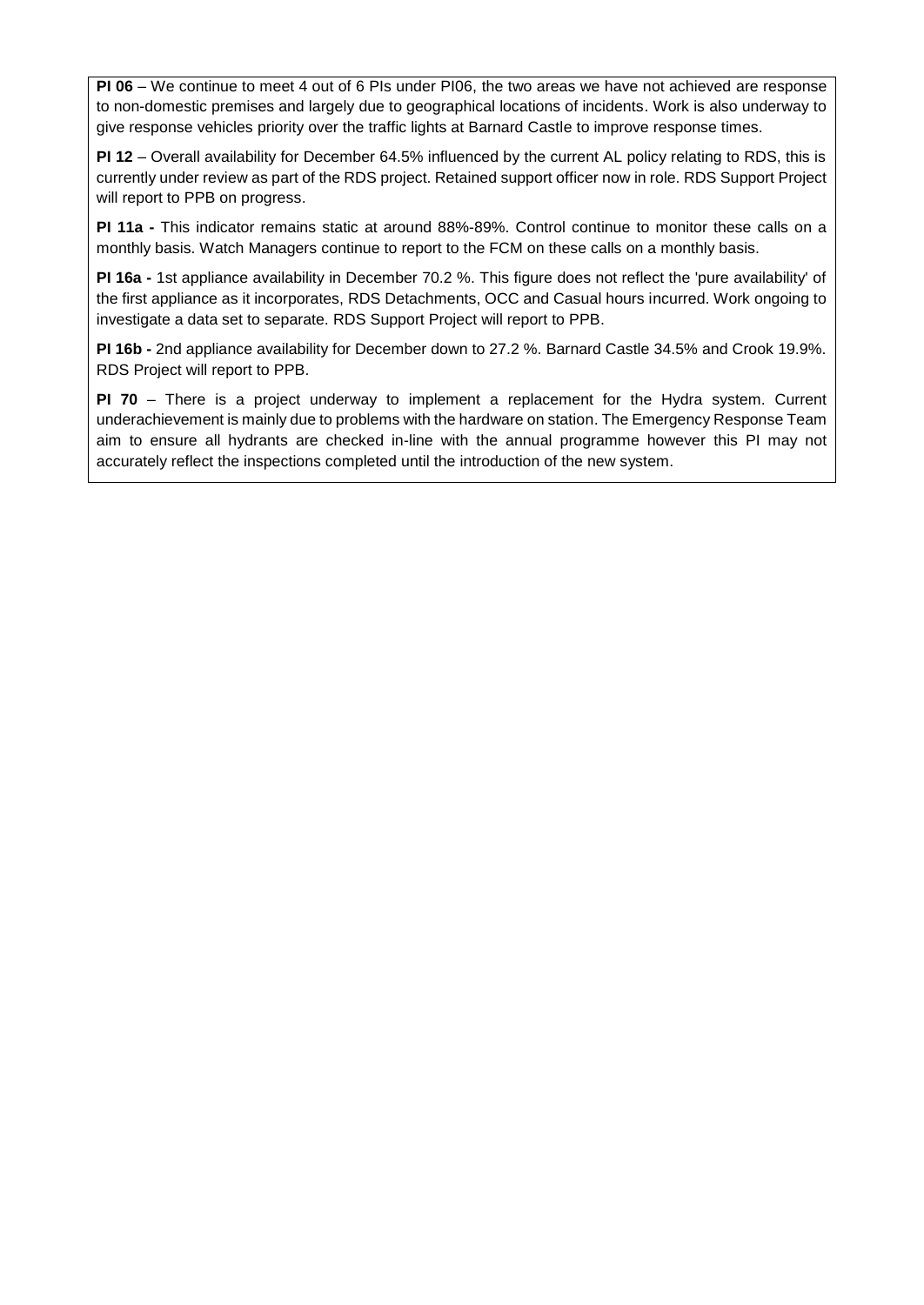### **Workforce**

| <b>Performance Indicator</b>                                                                                                    | <b>Objective</b> | Q <sub>3</sub><br>2019/20<br>Actual | Q3<br><b>Target</b> | Actual<br><b>VS</b><br><b>Target</b> | 2018/19<br>Q3<br><b>Actual</b> | <b>Actual vs</b><br><b>Previous</b><br>Year |
|---------------------------------------------------------------------------------------------------------------------------------|------------------|-------------------------------------|---------------------|--------------------------------------|--------------------------------|---------------------------------------------|
| PI 40 - All Staff Sickness                                                                                                      | Down             | 5.99                                | 4.50                | $-33.1%$                             | 6.63                           | 9.7%                                        |
| PI 41 All Staff Sickness Wholetime and<br><b>Control Personnel</b>                                                              | Down             | 5.58                                | 4.50                | $-24%$                               | 4.65                           | $-20%$                                      |
| PI 38 All Staff Sickness Excluding Retained<br>Personnel                                                                        | Down             | 5.25                                | 4.50                | $-16.7\%$                            | 4.59                           | $-14.4%$                                    |
| PI 69 Number of Accidents to Personnel                                                                                          | Down             | 13                                  | 10                  | $-30%$                               | 16                             | 18.8%                                       |
| PI 71 Number of Vehicle Accidents                                                                                               | Down             | 20                                  | 14                  | $-42.9%$                             | 22                             | 9.1%                                        |
| PI 81 Percentage of Operational Staff<br><b>Maintaining Competence</b>                                                          | Up               | 93.8%                               | 100%                | $-6.2%$                              | 100%                           | $-6.2%$                                     |
| PI 80 Number of workplace assessments<br>being undertaken by the training team                                                  | Up               | 56                                  | 45                  | $+24%$                               |                                |                                             |
| PI 82 Percentage of risk critical personal<br>development plans actioned within 6 weeks                                         | Up               | 92%                                 | 100%                | $-8%$                                |                                |                                             |
| PI 86 Number of training courses cancelled<br>(Core Risk Critical)                                                              | Down             | 31                                  | 18                  | $-72.2%$                             |                                |                                             |
| PI 87 Number of Student Places Not Taken<br>Up Due to Programmed Courses (core risk<br>critical) Running Under Optimum Capacity | Down             | 162                                 | 110                 | $-47.3%$                             | 149                            | $+8.7%$                                     |

**PI 40 –** Current figures indicate absence above target for this year however many personnel who had previously been absent throughout quarter 3 have returned to duty, resulting in shifts lost to absence being reduced when compared to the previous months in quarter 3. There is no further planned absence within this category of staff moving into quarter 4 of the current reporting period.

**PI 38 -** Corporate absence increased throughout December when compared to previous months. This was predominately due to long term absence relating to mental health, muscular skeletal [MSK] and flu issues. Some personnel who have been long term absent are expected to return to duties on phased return throughout quarter 4 with a view to returning to full duties. There were a low number of shifts lost to short term absence throughout December relating to gastrointestinal and cold issues. All personnel have now returned to duty.

**PI 41 –** Within the wholetime category of staff December saw an increase in short term absence when compared to the previous month of November. This was primarily due to gastrointestinal issues; cold, flu and respiratory problems. All personnel have now returned to full operational duties. Long term absence continued at the same rate as previous months with personnel being absent due to varied MSK related issues, as well as neurological concerns. MSK issues are relating to knee; shoulder; and hip. Wholetime rider absence is within target for the reporting period. Absence levels within the FDO and DD category of staff are above target for the year. Control absence remained low throughout December with only 7 shifts lost to absence. Control absence is within target for the reporting period.

**PI 69 –** No personal accidents during the month of December meaning that the total number of incidents (YTD) stays at 13, which is lower than the previous year of 17. December is the first month in the 2019/20 reporting period where the Service have not recorded a personal accident.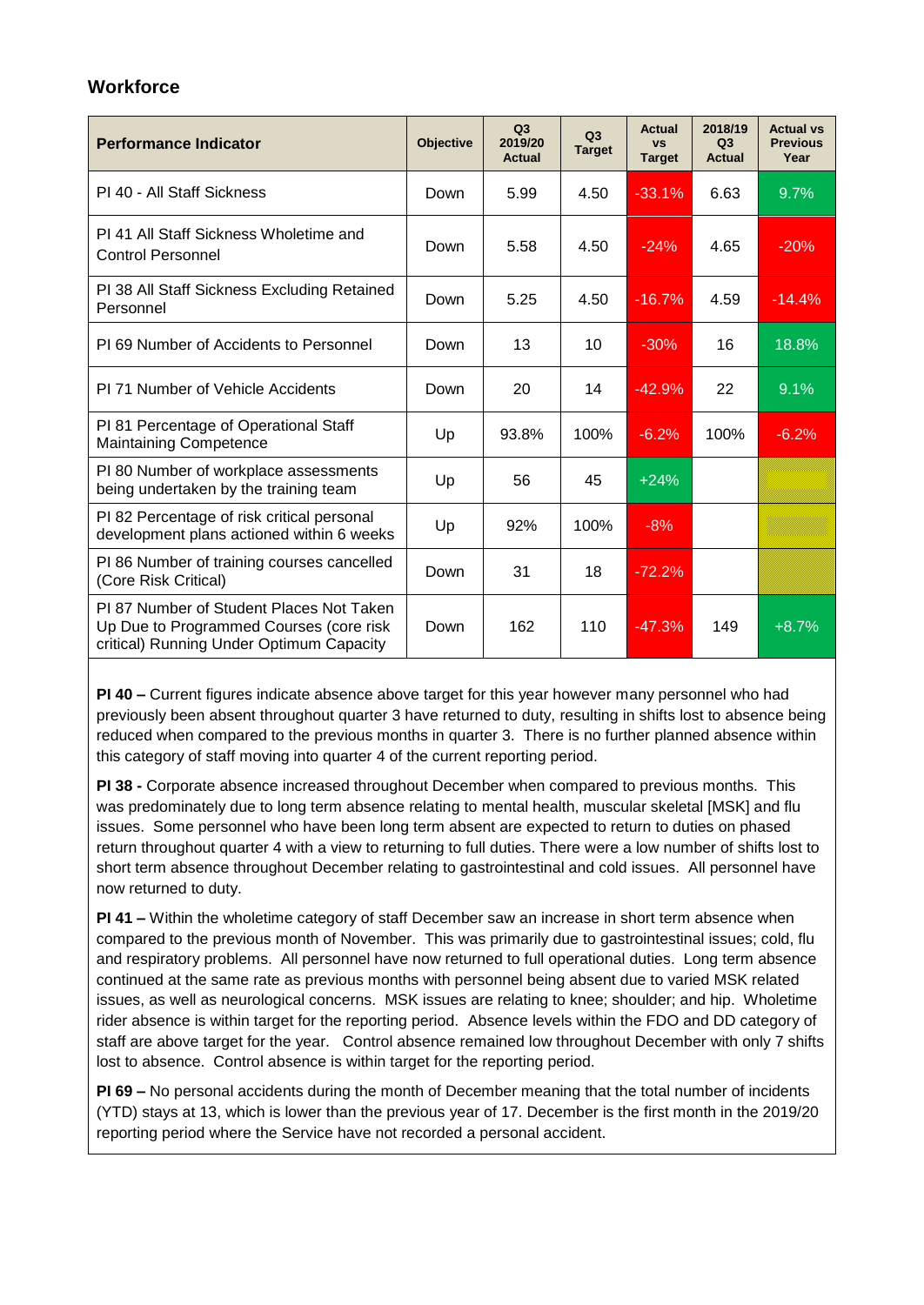**PI 71 –** There were 3 vehicle accidents in the month of December. The Manitou received minor damage whilst being used to move a car at STC, an appliance caused minor damage when manoeuvring between two double parked vehicles and an FDO impacted the rear of a 3rd party vehicle resulting in damage to both vehicles. All 3 incidents have been investigated respectively and recommendations have been made to help reduce the likelihood of any similar incidents in the future. This takes the Service to a YTD total of 20 vehicle accidents of which 4 were classed as 3rd party fault and 10 occurred in the first 2 months meaning that we have had 6 (driver fault) vehicle accidents in the last 7 months. This compares to the previous year of 24 (no 3rd party fault incidents).

**PI 81 –** Of the 287 WT personnel, 269 of these are maintaining competence (93.7%). In relation to the 172 RDS personnel, 152 of these are maintaining competence (91.3%). Training are working with DM teams to ensure where possible all staff attend courses that are available and where necessary more dates are provided. Those out of competence are mainly linked to being on modified duties when returning from sickness absence.

**PI 80 –** There were 2 trainer observations, 2 driver trainer workplace assessments and 2 Dip Sampling assessments undertaken this month.

**PI 82 –** There were a total of 14 submitted PDPs throughout October, November and December 2019. 13 of these PDPs were actioned with 6 weeks (92%).

#### **PI 86 –** Delivery: 2, Driver Training: 2.

2 HMEPU Driving courses were cancelled due to students not having the correct pre-requisite/qualifications to enable them to complete the training. There were also 2 Driver Training courses that were rescheduled: 1 EFAD revalidation was rescheduled due to student availability. 1 FDO Revalidation was rescheduled as the student was attending a risk critical course on the same day.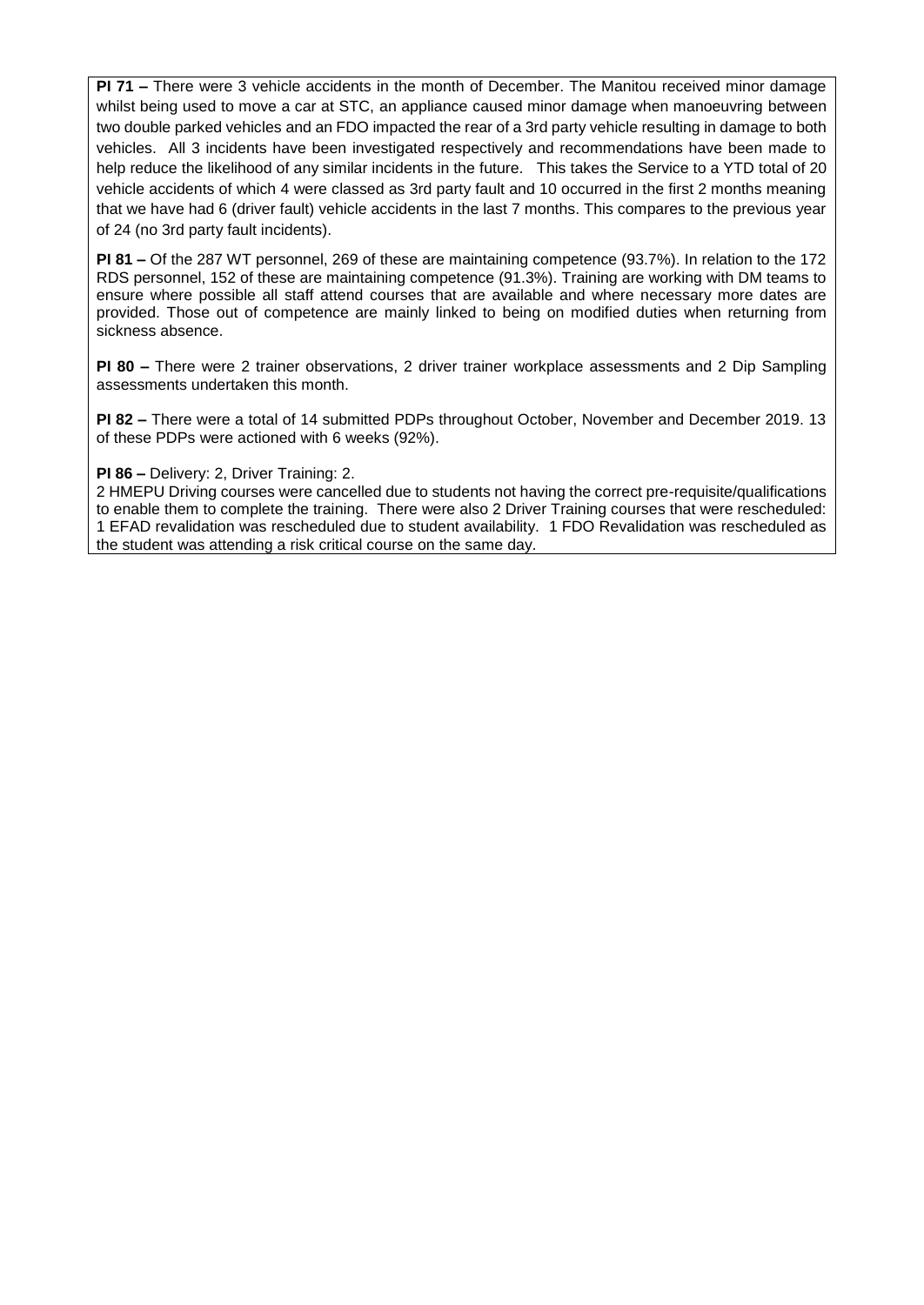#### **Finance & Governance**

| <b>Performance Indicator</b>                                                                     | <b>Objective</b> | Q <sub>3</sub><br>2019/20<br><b>Actual</b> | Q3 Target | <b>Actual</b><br><b>VS</b><br><b>Target</b> | 2018/19<br>Q <sub>3</sub><br><b>Actual</b> | <b>Actual vs</b><br><b>Previous</b><br>Year |
|--------------------------------------------------------------------------------------------------|------------------|--------------------------------------------|-----------|---------------------------------------------|--------------------------------------------|---------------------------------------------|
| PI 34 - % of Invoices paid within 30 days                                                        | Up               | 98.6%                                      | 97%       | 1.6%                                        | 98.8%                                      | $-0.2%$                                     |
| PI 24 % of Freedom of Information<br>Completed and Responded to within 20<br><b>Working Days</b> | Up               | 98.7%                                      | 100%      | $-1.3%$                                     | 98%                                        | 0.7%                                        |

**PI 34 –** Finance staff are continuing to support the process due to issues with Oracle access and continue to have two clerks undertaking these duties on a regular basis. New access to the system is being tested with ICT and DCC with work on-going.

**PI 24 -** The performance relates to a single FOI - received in June. This was a complicated request involving PDAs and availability.

### **RECOMMENDATIONS**

11. CFA members are requested to:

- a. **Note** the content of the report;
- b. **Comment** on the reported performance.